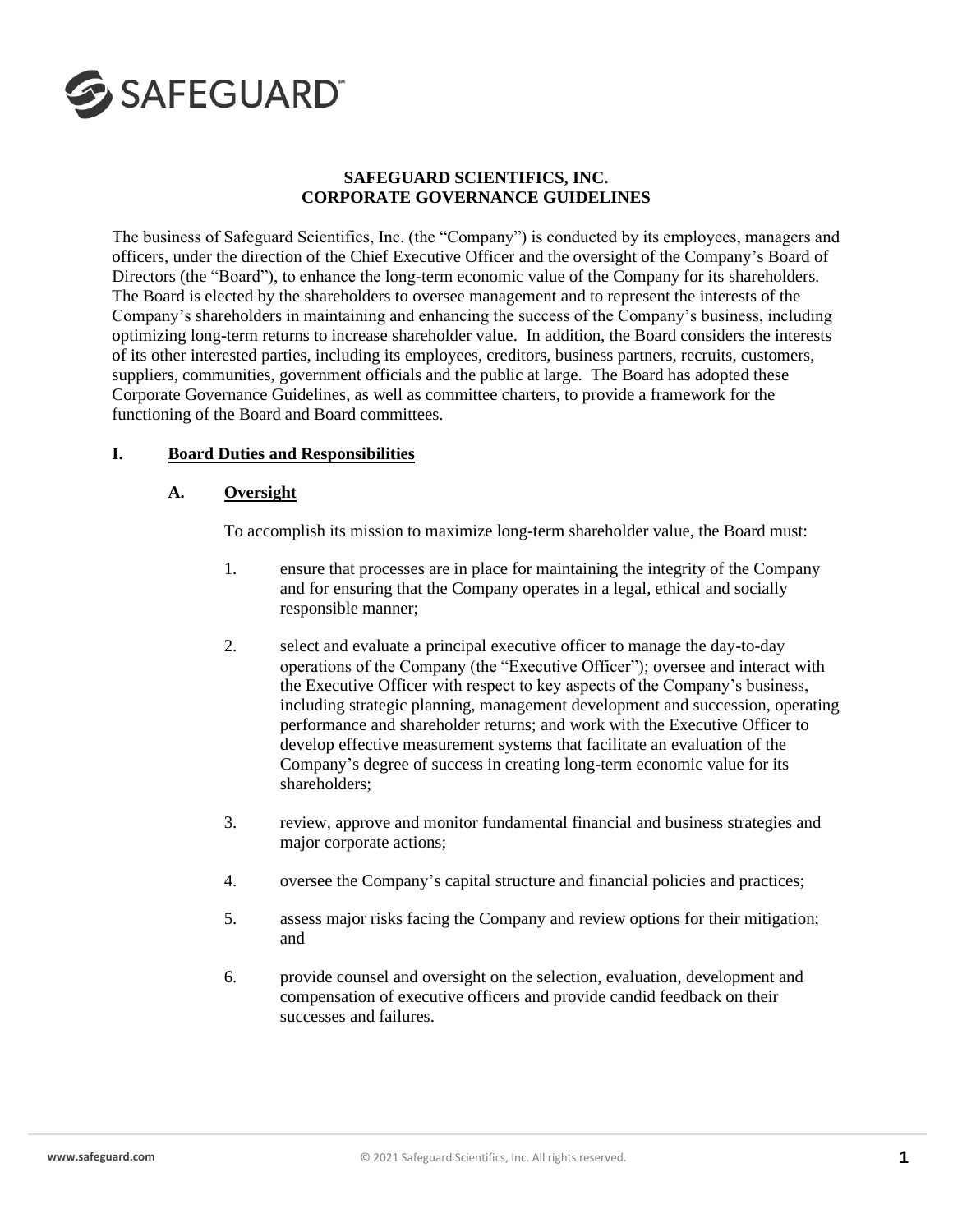## **B. Corporate Governance**

The Board will review and, if it deems appropriate, approve changes to these Corporate Governance Guidelines that have been recommended to the Board by the Nominating  $\&$ Corporate Governance Committee.

## **C. Committee Charters**

The Board will review and, if it deems appropriate, approve changes to the charters of the Audit, Compensation and Nominating & Corporate Governance Committees and such other committees as the Board may establish from time to time, including such changes as have been recommended to the Board by such committees. The chairperson of each committee, if any (or if the chairperson is unavailable or no chairperson is then serving, such other committee member as may be appointed by the committee), shall consult with the Nominating & Corporate Governance Committee in coordinating the work assignments of the various committees.

## **D. Evaluation and Education**

The Board shall oversee the Nominating & Corporate Governance Committee's initiatives for the evaluation and education of the full Board, the committees of the Board and individual Board members*.* The chairperson of the Nominating & Corporate Governance Committee, if any (or if the chairperson is unavailable or no chairperson is then serving, such other committee member as may be appointed by the committee), and senior management are responsible for the orientation process for new directors to become familiar with the Company's business, strategy and policies through a review of background materials and meetings with senior management.Additionally, all directors are encouraged to periodically participate in continuing educational opportunities designed to improve their ability to perform their duties.

# **E. Company Visitation**

Each non-employee director is encouraged to visit the Company and the companies in which the Company has ownership interests from time to time to familiarize himself/herself with the business of the Company and such companies. These visits should be pre-arranged with the Executive Officer, and directors are encouraged to report to the full Board at the next Board meeting after any such visit their observations from such visits.

# **F. Assessing Board and Committee Performance**

The Board will conduct an annual self-evaluation of the Board's performance and an evaluation of each of the Board committees' performance to determine whether the Board and its committees are functioning effectively. The Board's evaluation of the committees will be based, in part, on the self-evaluations conducted by each of the committees.

## **G. Assessing Executive Officer Performance**

The Board believes that the Executive Officer's performance should be evaluated annually. The Board has delegated to the Nominating & Corporate Governance Committee the responsibility to conduct an annual evaluation of the Executive Officer's performance. The Board has delegated to the Compensation Committee the responsibility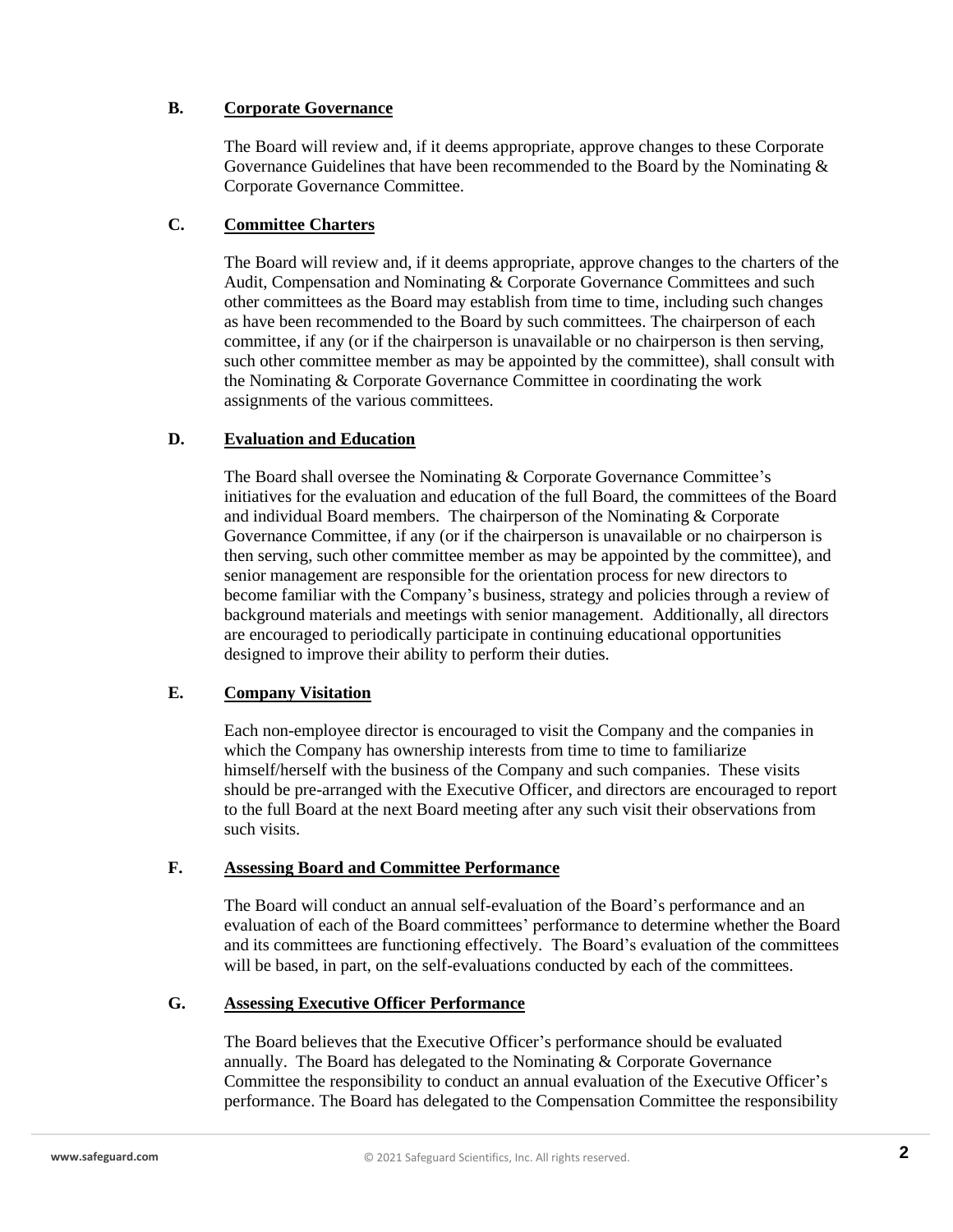to review and approve compensatory plans and pay levels for the Executive Officer. However, in performing its duties, the Compensation Committee is expected to consult with, and solicit the views of, the independent members of the Board concerning the compensation of the Executive Officer prior to approving compensation arrangements with the Executive Officer.

## **H. Succession Planning**

The Board shall oversee the Nominating & Corporate Governance Committee's initiatives for succession planning and shall approve the Company's succession plan for the Executive Officer and other executive officers, including plans for emergency succession in case of the unexpected disability of the Executive Officer. To assist the Board, the Executive Officer periodically shall provide the Nominating & Corporate Governance Committee with an assessment of the executive officers and their potential as a successor. The Executive Officer also will periodically provide the Nominating & Corporate Governance Committee with an assessment of persons considered to be potential successors to other executive officer positions and a review of any development plans recommended for such potential successors. The results of these assessments will be reported to and discussed with the Board.

## **I. Business Conduct and Ethics**

In order to maintain the integrity of the Company and to ensure that the Company operates in a legal, ethical and socially responsible manner, the Board believes that the Company should maintain an appropriate Code of Business Conduct and Ethics regarding, among other things: (i) conflicts of interest; (ii) corporate opportunities; (iii) confidentiality; (iv) fair dealing; (v) protection and proper use of Company assets; (vi) compliance with laws, rules and regulations; (vii) encouraging the reporting of any illegal or unethical behavior; and (viii) such other matters as the Board deems appropriate. The Board has delegated the responsibility for overseeing this Code of Business Conduct and Ethics to the Audit Committee.

# **II. Board of Directors Composition and Structure**

# **A. Size of Board.**

The Nominating & Corporate Governance Committee is responsible for considering and making recommendations to the Board concerning the appropriate size of the Board. The Board shall periodically review its size to consider the size that is appropriate for its effective operation. In general, the Board believes that its appropriate size should be three to six members, recognizing that retirements, resignations and recruiting delays may result, periodically, in the Board consisting, for some transitional period, of a slightly greater or lesser number of directors than the Board may have targeted. The Board reserves the right to increase or decrease the size of the Board, subject to any relevant provisions in the Company's Bylaws, depending on an assessment of the Board's needs and other relevant circumstances at any given time.

# **B. Mix of Directors; "Independent" Directors**

A majority of the Board will be "independent" within the meaning of the New York Stock Exchange's corporate governance rules. Moreover, no director will be independent unless the Board affirmatively determines that the director has no material relationship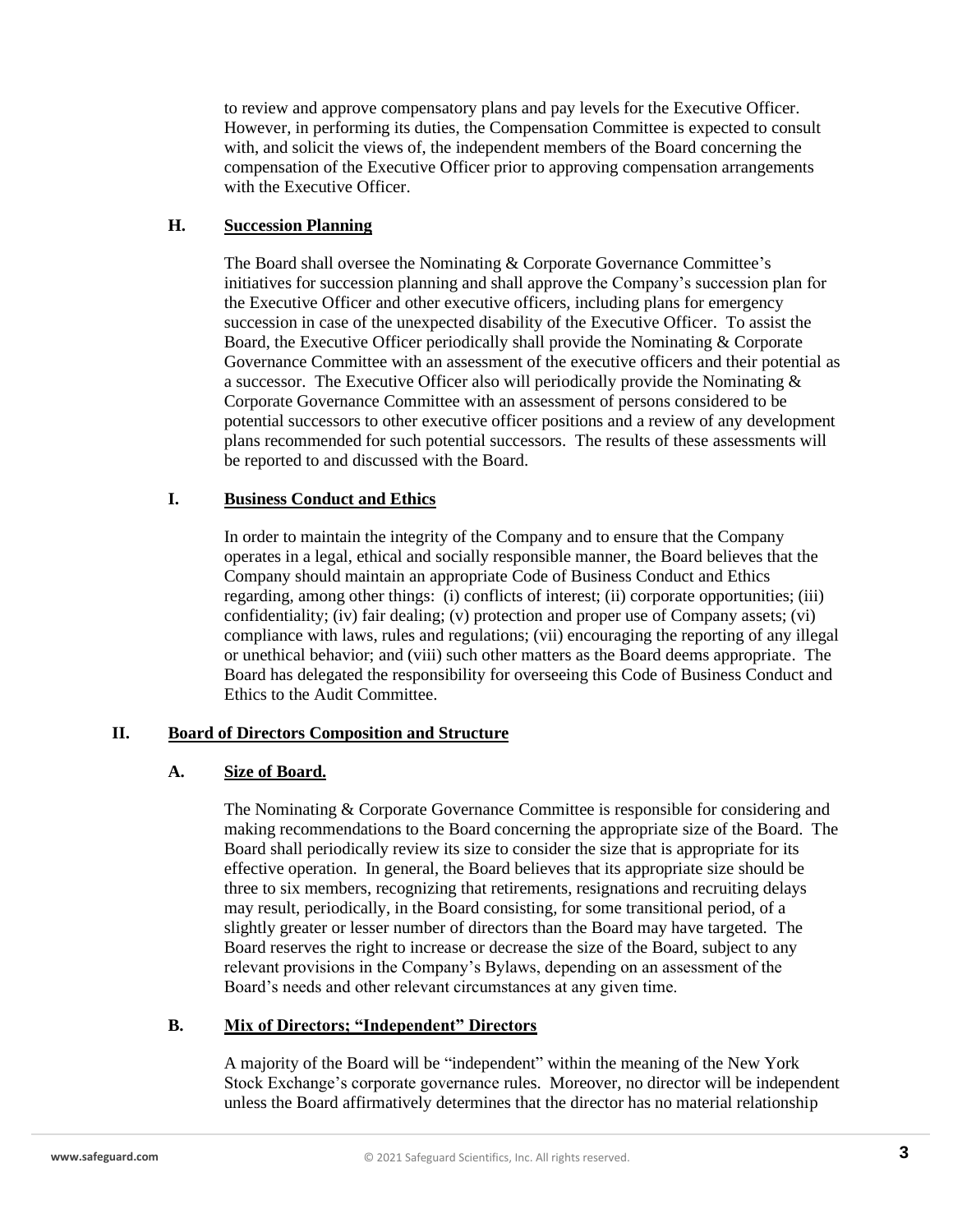with the Company (either directly or as a partner, shareholder or officer of an organization that has a relationship with the Company).

- 1. Categorical Standards. The Board has established the following standards to assist it in determining director independence: A director will not be deemed independent if: (a) within the previous three years or currently, (i) the director has been employed by the Company (other than employment as an interim chairperson, Executive Officer or other executive officer); (ii) someone in the director's immediate family has been employed as an executive officer of the Company; or (iii) the director or someone in her/his immediate family has been employed as an executive officer of another entity that concurrently has or had as a member of its compensation committee of the board of directors any of the Company's present executive officers; (b) (i) the director is a current partner or employee, or someone in the director's immediate family is a current partner, of a firm that is the Company's internal or external auditor; (ii) someone in the director's immediate family is a current employee of such a firm and personally works on the Company's audit; or (iii) the director or someone in the director's immediate family was within the last three years a partner or employee of such a firm and personally worked on the Company's audit within that time; or (c) the director received, or someone in the director's immediate family received, during any twelve-month period within the last three years, more than \$120,000 in direct compensation from the Company, other than director and committee fees and pension or other forms of deferred compensation for prior service (provided such compensation is not contingent in any way on continued service), compensation received by a director for former service as an interim chairperson or Executive Officer or other executive officer and, in the case of an immediate family member, other than compensation for service as an employee of the Company (other than an executive officer). The following commercial or charitable relationships will not be considered material relationships: (a) if the director is a current employee or holder of more than ten percent of the equity of, or someone in her/his immediate family is a current executive officer or holder of more than ten percent of the equity of, another company that has made payments to, or received payments from, the Company for property or services in an amount which, in any of the last three fiscal years of the other company, does not exceed \$1 million or two percent, whichever is greater, of the other company's consolidated gross revenues; or (b) if the director is a current executive officer of a charitable organization, and the Company made charitable contributions to the charitable organization in any of the charitable organization's last three fiscal years that does not exceed \$1 million or two percent, whichever is greater, of the charitable organization's consolidated gross revenues. For the purposes of these categorical standards, the terms "immediate family member" and "executive officer" have the meanings set forth in the New York Stock Exchange's corporate governance rules.
- 2. Board Determinations. For relationships not addressed by the guidelines in subsection 1 above, the determination of whether the director is independent or not shall be made by the Board, subject to applicable New York Stock Exchange rules or legal requirements.
- 3. Committee Independence Requirements. Each of the Audit Committee, the Compensation Committee and the Nominating & Corporate Governance Committee is composed of at least three directors, and each such director is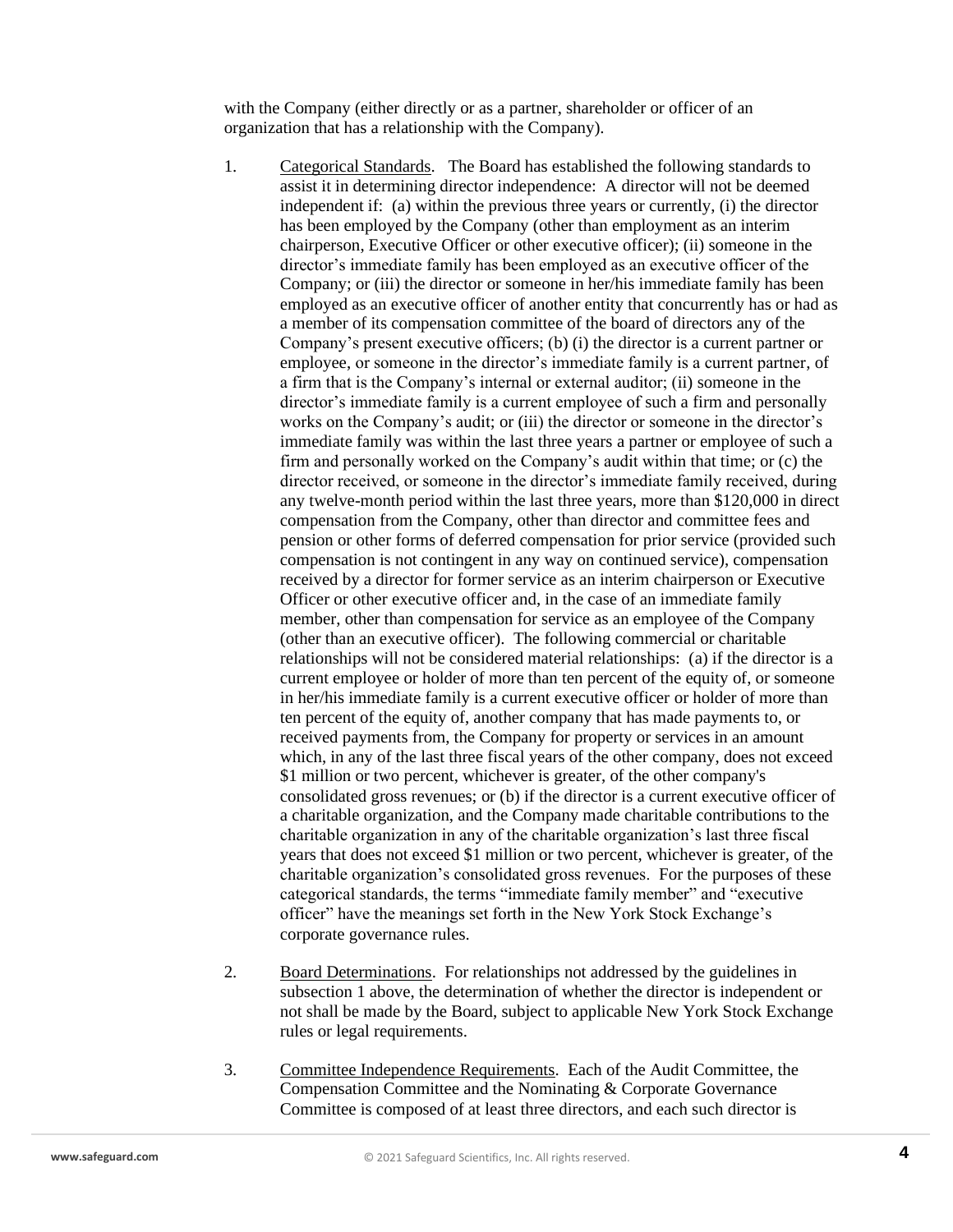independent in accordance with the listing standards of the New York Stock Exchange. In addition, no member of the Audit Committee may receive any consulting, advisory, or other compensatory fee from the Company, other than fees for serving on the Board or a Board committee. In addition, Audit Committee members may not be affiliated persons of the Company or any Company subsidiary.

4. Selection of Directors. In connection with its proxy solicitation relating to the Company's annual shareholders' meeting, the Board shall recommend a slate of nominees for election by shareholders. In addition, the Board fills vacancies on the Board when necessary or appropriate. The Board's recommendations or determinations are based on the recommendations of, and information supplied by, the Nominating & Corporate Governance Committee as to the suitability of each individual and, where applicable, the slate as a whole to serve as directors, taking into account the criteria described below and other factors, including the requirements for Board committee membership.

In recommending nominees, the Board will consider nominees recommended by shareholders, provided that such shareholder submits the following information to the Company's Secretary at least 120 days before the one-year anniversary of the date of mailing of the Company's proxy materials for the prior year's annual meeting of shareholders: (1) the name of the candidate and the information about the individual that would be required to be included in a proxy statement under the rules of the SEC; (2) information about the relationship between the candidate and the recommending shareholder; (3) the consent of the candidate to serve as a director; (4) proof of the number of shares of the Company's common stock that the recommending shareholder owns and the length of time the shares have been owned; and (5) any other information required under the Bylaws. The Secretary of the Company will promptly forward any such nominations to the Nominating & Corporate Governance Committee. Once the Nominating & Corporate Governance Committee receives the nomination of a candidate, the candidate will be evaluated and a recommendation with respect to such candidate will be delivered to the Board. Nominations not made in accordance with the foregoing procedure shall be disregarded by the Nominating & Corporate Governance Committee and votes cast for such nominee shall not be counted.

# **C. Board Membership Criteria**

The Nominating & Corporate Governance Committee is responsible for making recommendations to the Board, on an annual basis, concerning the appropriate size, function, and needs of the Board, so that the Board as a whole collectively possesses a broad range of skills, expertise, industry and other knowledge, and business and other experience useful to the effective oversight of the Company's business. Directors should have experience in positions with a high degree of responsibility, be leaders in the companies or institutions with which they are affiliated, and have the willingness and ability to devote sufficient time to fulfill his or her responsibilities to the Company and its shareholders. The Committee will evaluate the skills and experience necessary in a director nominee in the context of the needs of the Board as a whole and the staffing needs of each of its committees, with the objective of recommending a group that through its diversity of experience can provide relevant advice and counsel to management and best perpetuate the success of the Company's business and represent shareholder interests.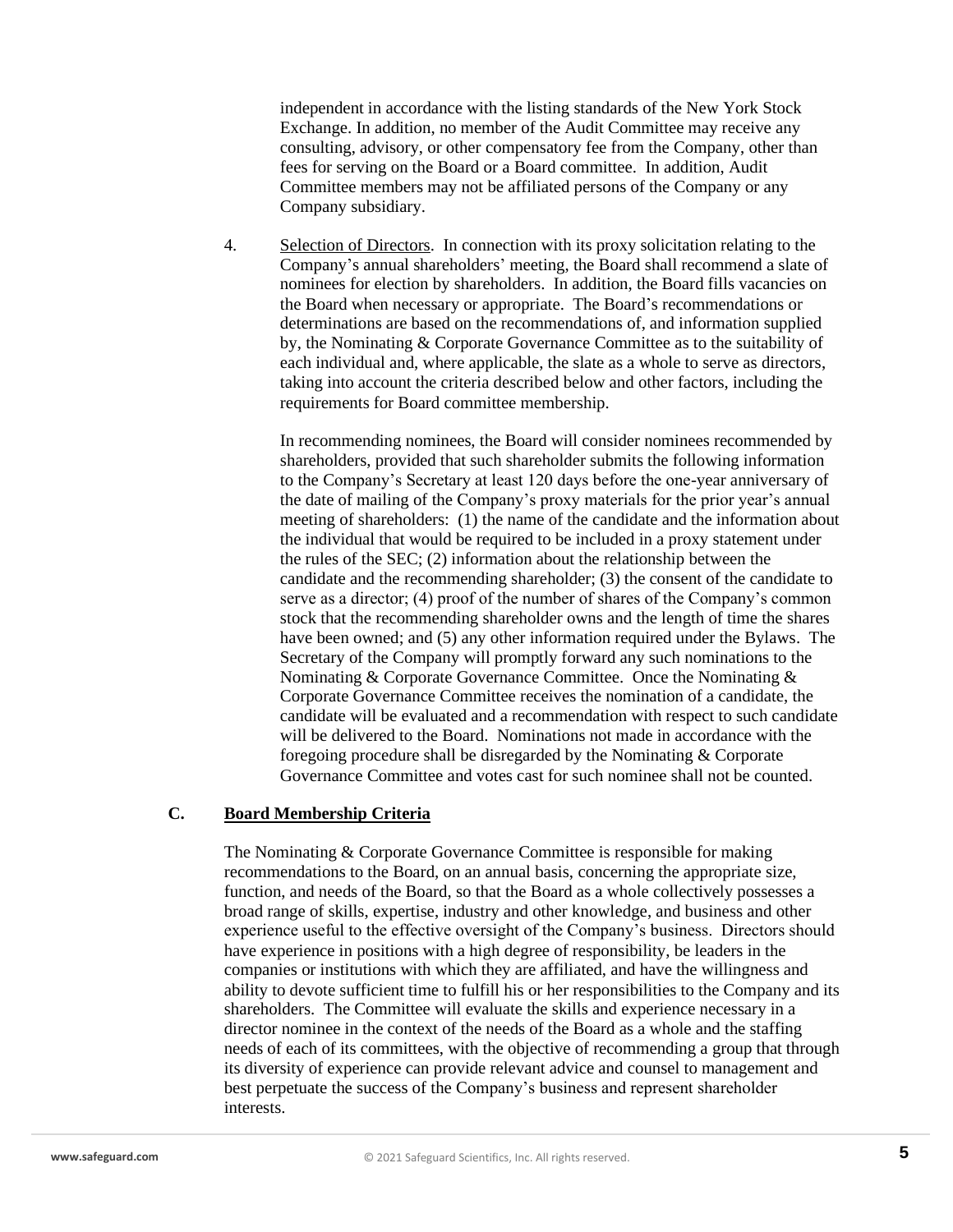## **D. Leadership**

The Board notes that all directors are elected by the shareholders and, therefore, have an equal voice. The chairperson of the Board or the Board as a whole may call upon any one or more directors to provide leadership in a given situation. The Board understands that leadership in certain subject areas falls to the committee chairpersons responsible for the subject matter giving rise to the need, and that the chairpersons function as the committee liaisons to the chairperson of the Board and the rest of the Board.

## **E. Retirement**

No person will be nominated by the Board to serve as a director after he or she has passed his or her  $75<sup>th</sup>$  birthday unless the Nominating & Corporate Governance Committee has waived the mandatory retirement age of such person as a director.

### **F. Resignation**

A non-management director who changes the primary job responsibilities related to his or her principal employment that the director held at the time of his or her most recent election to the Board will promptly notify the Board of such change. The Board will, in its sole discretion, determine whether such change in responsibilities will impair the director's ability to effectively serve on the Board, and based upon such determination, may request such director to offer a letter of resignation from the Board, which such director will promptly offer to the Board upon such request. Upon a management director's resignation, removal, or retirement as an officer of the Company, the Board will promptly be notified. The Board will, in its sole discretion, determine whether or not to request such management director to offer a letter of resignation from the Board and if requested, such management director shall promptly offer such letter to the Board.

#### **G. Additional Directorships**

Directors are encouraged to limit the number of other boards of directors (excluding nonprofit and non-public boards of directors) on which they serve, taking into account potential meeting attendance, participation and other commitments with respect to these other boards of directors. It is generally advisable to limit outside directorships to no more than four. The Nominating & Corporate Governance Committee and the full Board will take into account the nature of and the time involved in a director's service on other boards of directors in evaluating the suitability of individual director candidates. Prior to accepting any invitation to serve on another public company board of directors, a director must provide notice to the chairperson of the Nominating & Corporate Governance Committee to enable that committee to consider any actual or potential conflict that would result from the director's service on such board of directors.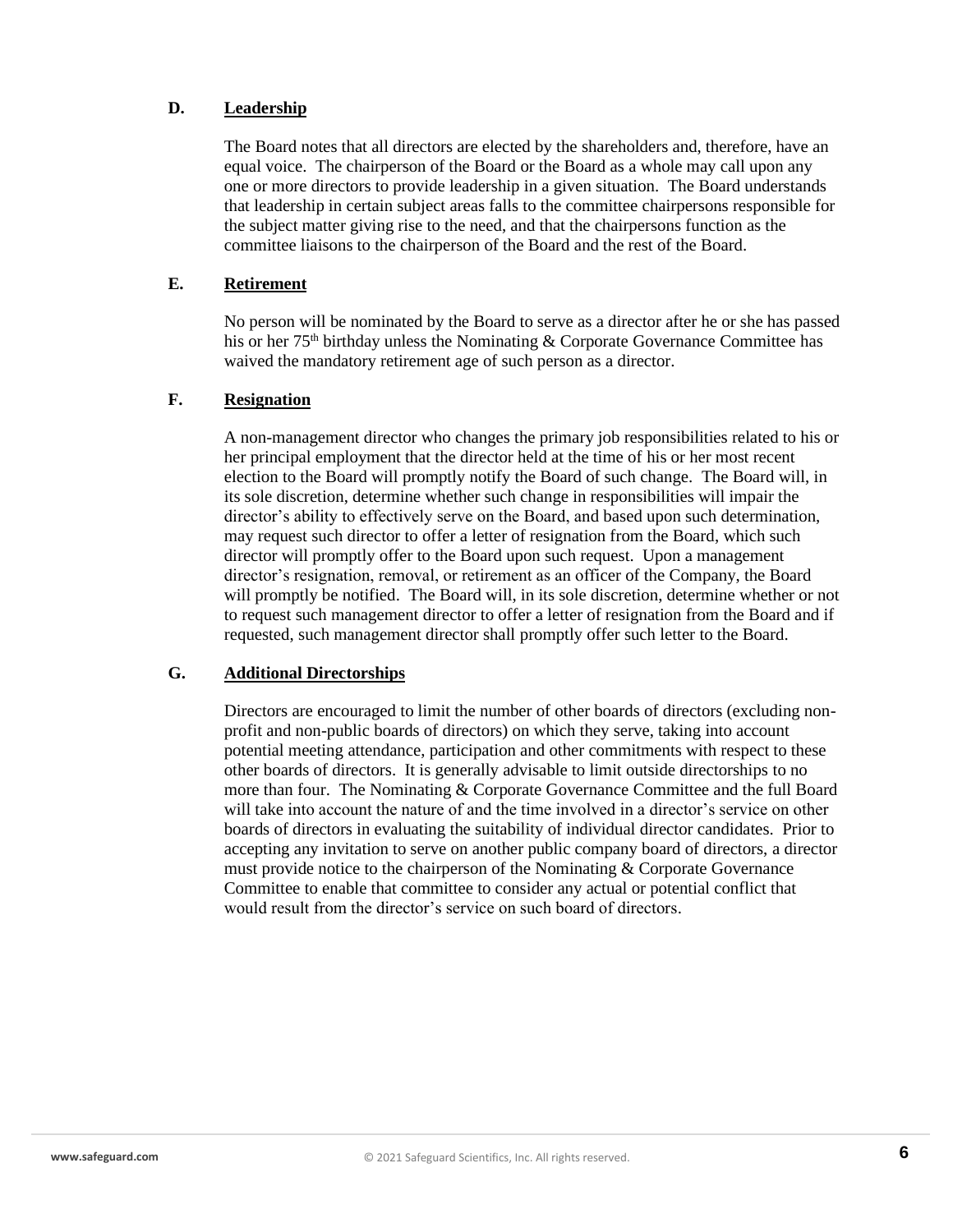## **H. Compensation of Non-Employee Directors**

The Compensation Committee periodically reviews, considers and recommends to the Board for approval the total compensation program for all non-employee directors of the Company for service on the Board and its committees. The Board should make changes in non-employee director compensation practices only upon the recommendation of the Compensation Committee after discussion and concurrence by a majority of independent directors of the Board. Both the Board and the Compensation Committee should be guided by the following principles: compensation should align directors' interests with the long-term interests of shareholders while not calling into question their objectivity and the structure of the compensation should be simple, transparent and easy for shareholders to understand.

#### **III. Board Meetings and Procedures**

#### **A. Number of Meetings; Attendance; Chairperson**

The Board holds a minimum of four regularly scheduled meetings per year. Directors are expected to attend all regularly scheduled meetings. As attendance in person is always preferred, directors are expected to be physically present at all regularly scheduled meetings, and a director who is unable to attend a meeting is expected to notify the chairperson in advance of such meeting. However, attendance at meetings via conference telephone, videoconference, or similar communication equipment is acceptable. As provided in the Bylaws, at every meeting of the Board, the chairperson of the Board, if any, or, in the case of a vacancy in the office or absence of the chairperson of the Board, one of the following officers present in the order stated: the chairperson of the Nominating & Corporate Governance Committee, the vice chairperson of the Board, if any, the president, the vice presidents in their order of rank and seniority, or a person chosen by a majority of the directors present, shall act as chairperson of the meeting.

### **B. Agenda; Distribution of Materials**

The agenda for each meeting of the Board will be prepared by the Executive Officer following consultation with the chairperson and other members of the Board. Any director may request the addition of specific agenda items. Such requests will be discussed in a timely manner with the chairperson of the Board prior to preparation and dissemination of the agenda to directors. The chairperson of the Board, the Executive Officer and the chairperson of the Nominating & Corporate Governance Committee will annually provide a "Master Agenda" that sets forth a general list of items to be considered at each of the Board's regularly scheduled meetings during the year. Thereafter, the chairperson of the Board and Executive Officer will adjust the agenda for each specific meeting, if necessary, to include the special items that had not been contemplated during the initial preparation of the Master Agenda. The Master Agenda will be provided to the entire Board. Information relevant to the Board's understanding of matters to be discussed at an upcoming meeting will be distributed in writing or electronically to all members sufficiently in advance of any meeting to allow for thoughtful review. Each director is expected to review the materials distributed in advance of the meeting. Under certain circumstances, written materials may be unavailable to directors in advance of the meeting. On those occasions in which the information regarding a matter to be considered at a Board meeting is too sensitive to provide in writing, the chairperson may elect to contact (either directly or through his or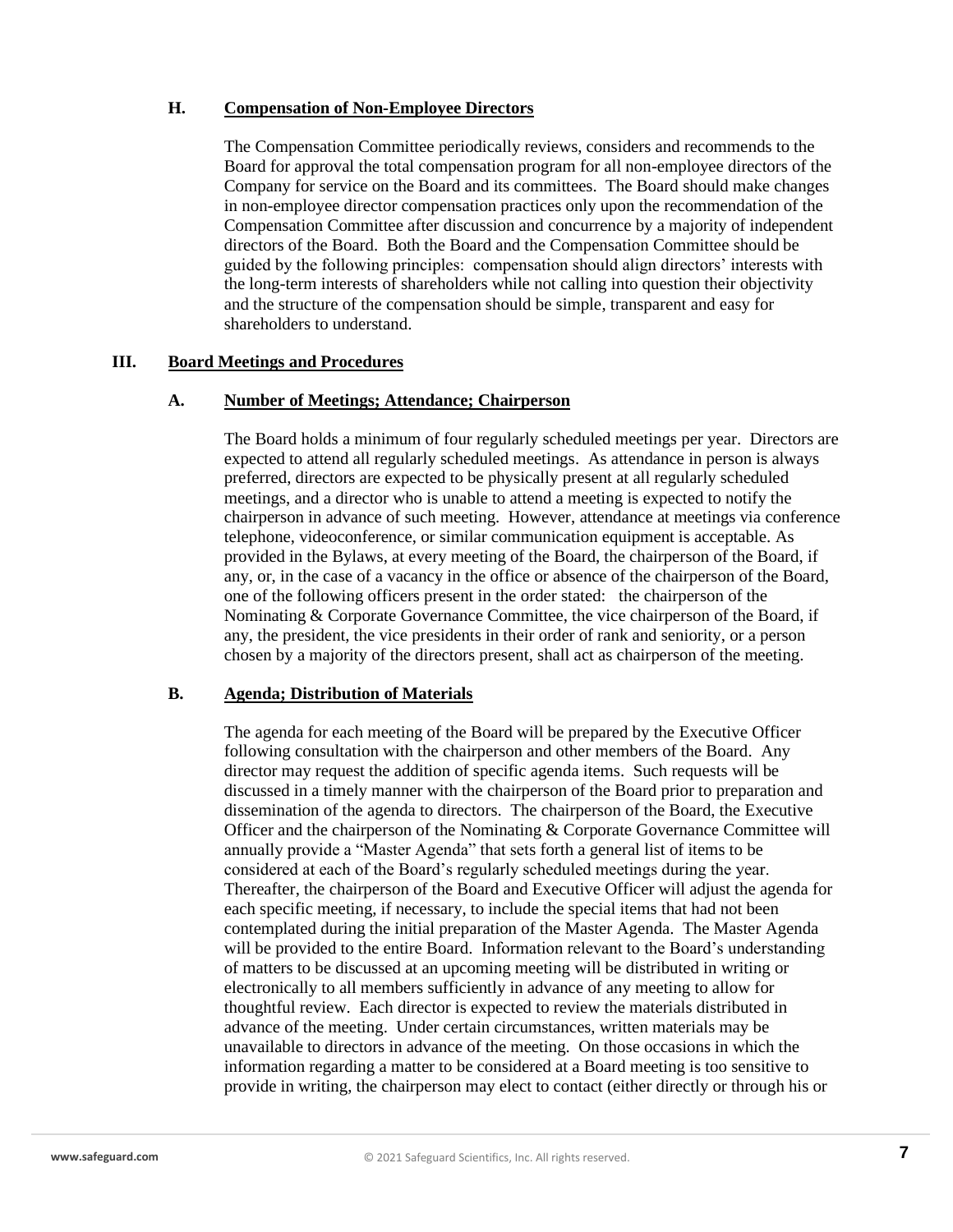her designee) each director by telephone in advance of the meeting to discuss the subject and the principal issues the Board will need to consider.

## **C. Access to Senior Management**

The Board believes that attendance of senior management and, under certain circumstances, other Company personnel can augment the meeting process by providing certain expertise and insight into matters being discussed. Accordingly, the Board may invite such senior management and other Company personnel to attend Board meetings or portions thereof. Directors have complete and open access to the senior management and information concerning the Company's business activities and performance. Such access will be subject to the Company's policies regarding confidential information.

## **D. Access to Independent Advisors**

The Board and its committees have the authority, in their discretion, to retain independent financial, legal, compensation or other advisors, and the Company will provide appropriate funding, as determined by the Board or any committee, to compensate those independent advisors.

## **E. Executive Sessions of Non-Employee Directors**

The non-employee directors of the Board will meet in executive session at each regularly scheduled Board meeting, or as they otherwise may determine necessary or appropriate, outside of the presence of any management directors and any other members of the Company's management who may otherwise be present, to: (i) evaluate the Executive Officer, (ii) review management succession planning, and (iii) consider such other matters as they may deem appropriate. During at least one session per year, only independent directors may be present. The chairperson of the Board, if available, will preside at the executive sessions, and if no chairperson is then elected or is not available, then the non-employee directors who are present at such executive session may select another non-employee director to preside at such session. Following each executive session, the results of the deliberations and any recommendations should be communicated to the full Board.

## **F. Attendance at Annual Meeting**

Each director is expected to attend the Company's annual meeting of shareholders.

## **G. Confidentiality**

The Board believes that maintaining confidentiality of information and deliberations is imperative and an essential component of each director's fiduciary duty.

# **IV. COMMITTEES**

## **A. General**

1. Except where Board committees have sole authority to act, as designated in each committee's charter or as may be required by applicable law or a listing standard, it is the general policy of the Company that major decisions be considered by the Board as a whole. As a consequence, the Board has determined to constitute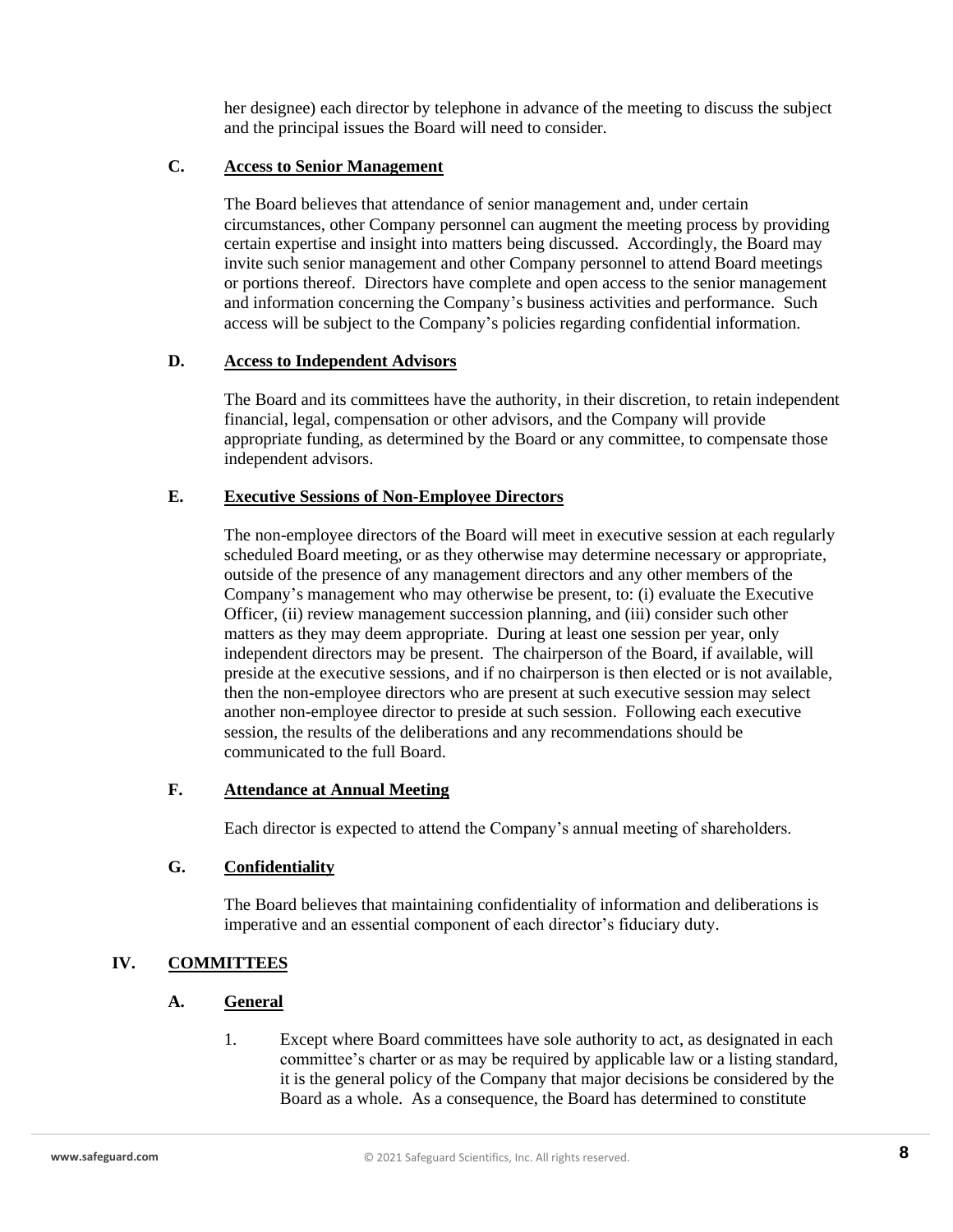only those committees that it believes are critical to the efficient operation of the Board or are required by applicable law or a listing standard. The Board currently has the following three standing Committees: the Audit Committee, the Compensation Committee and the Nominating & Corporate Governance Committee. The Board has the authority to establish such other committees, temporary or permanent, as the Board deems advisable. The Audit Committee, the Compensation Committee and the Nominating & Corporate Governance Committee will each consist of three or more directors, each of whom will satisfy the independence requirements set forth herein and any additional requirements set forth in their respective charters and any other applicable listing or regulatory requirements. The Nominating & Corporate Governance Committee may recommend, and the Board may designate, a chairperson of each committee.

- 2. Each of the Audit Committee, the Compensation Committee and the Nominating & Corporate Governance Committee will have appropriate written charters that are adopted by the Board. The Board may adopt an appropriate written charter for any other committees established by the Board, from time to time, as the Board deems advisable. The charter of each committee will be reviewed at least annually by the Board and the relevant committee. The charters of the Audit Committee, the Compensation Committee and the Nominating & Corporate Governance Committee will be made available on the Company's website at: www.safeguard.com.
- 3. The chairperson, if any, of each committee, in consultation with the appropriate members of the committee and senior management, will oversee the development of the committee's agenda for each meeting. Information relevant to a committee's understanding of matters to be discussed at an upcoming meeting will be distributed in writing or electronically to all members sufficiently in advance of any meeting to allow for thoughtful review. Each committee member is expected to review the materials distributed in advance of the meeting. Insofar as possible, committee meetings will be scheduled in conjunction with meetings of the full Board.
- 4. The Board is responsible for overseeing the activities of its committees (except where such committees have sole authority to act pursuant to each committee's charter or as may be required by applicable law or a listing standard) and for ensuring that the committees are fulfilling their duties and responsibilities. The Board will regularly receive reports from its committees regarding their activities and will take such actions as it deems necessary and appropriate in response to these reports.

## **B. Membership**

- 1. It is the sense of the Board that consideration should be given to rotating committee members periodically. The Board will consider periodic rotation of committee members and committee chairpersons after taking into account each Board member's desires, tenure and subject matter expertise; the need for continuity, experience and for change; and the applicable legal, regulatory and stock exchange listing requirements.
- 2. The Nominating & Corporate Governance Committee will make recommendations regarding committee and committee chairperson appointments